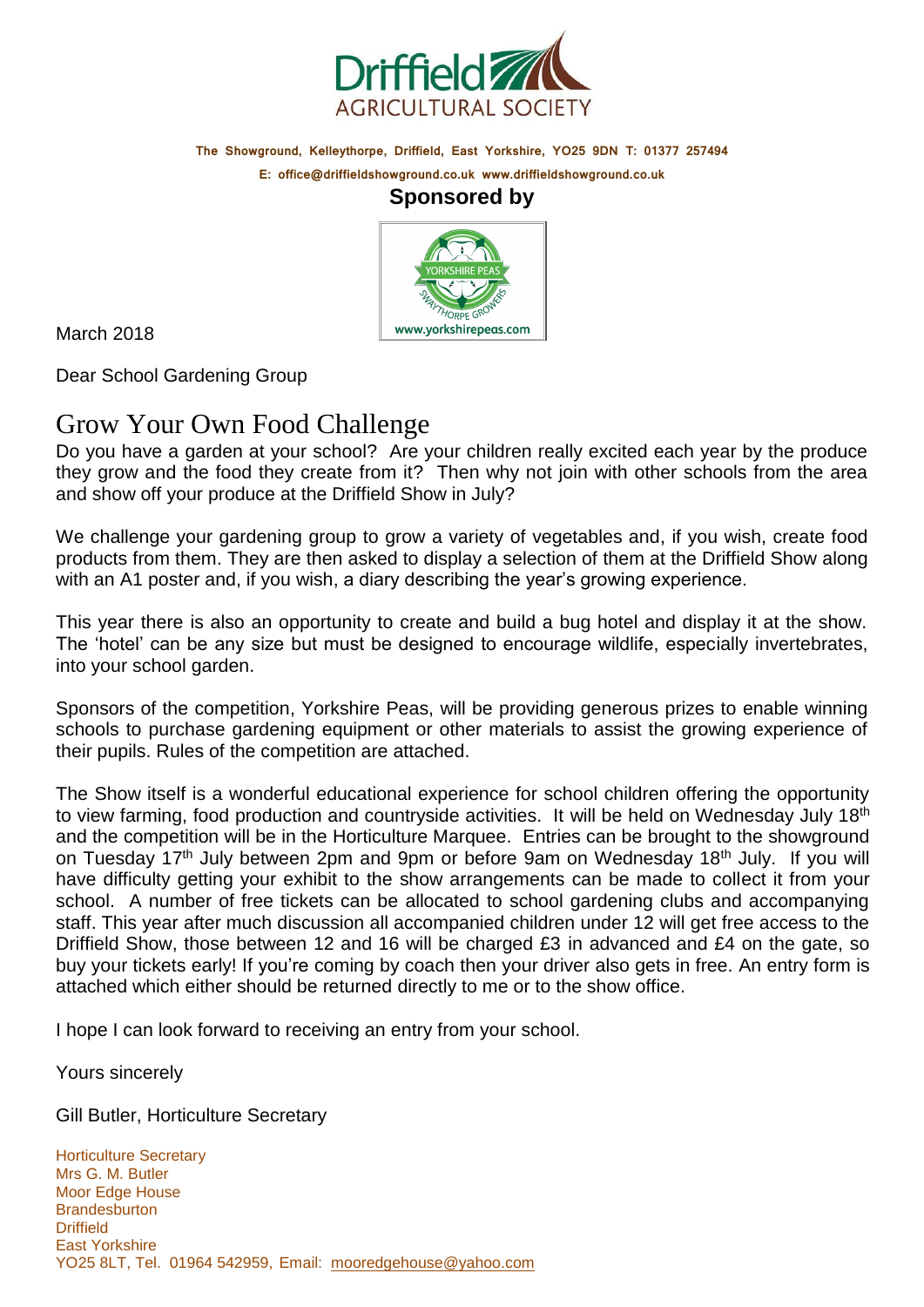

# **YOUNG GROWERS' CHALLENGE**

### **Sponsored by**



# **ENTRY FORM**

| <b>School</b>        |                                                                              |
|----------------------|------------------------------------------------------------------------------|
| <b>Address</b>       |                                                                              |
|                      |                                                                              |
| <b>Telephone</b>     |                                                                              |
|                      | Name of Contact at School mummum contact the School contact at School mummum |
| <b>Email address</b> |                                                                              |

**We would like to enter :-**

|  | <b>Challenge One - Garden Produce Display</b> |  | Yes / No |
|--|-----------------------------------------------|--|----------|
|--|-----------------------------------------------|--|----------|

or

### *Challenge Two - Bug Hotel* X 7 The *Yes / No*

**Please return to:-**

Mrs G. Butler Horticulture Secretary Driffield Agricultural Society Moor Edge House **Brandesburton** Driffield East Yorkshire YO25 8LT

 or by email to [mooredgehouse@yahoo.com](mailto:mooredgehouse@yahoo.com)

Mrs G. Butler Horticulture Secretary Driffield Agricultural Society The Showground **Kelleythorpe Driffield** East Yorkshire YO25 9DN



**It would be appreciated if entries could be received by 8th May 2018**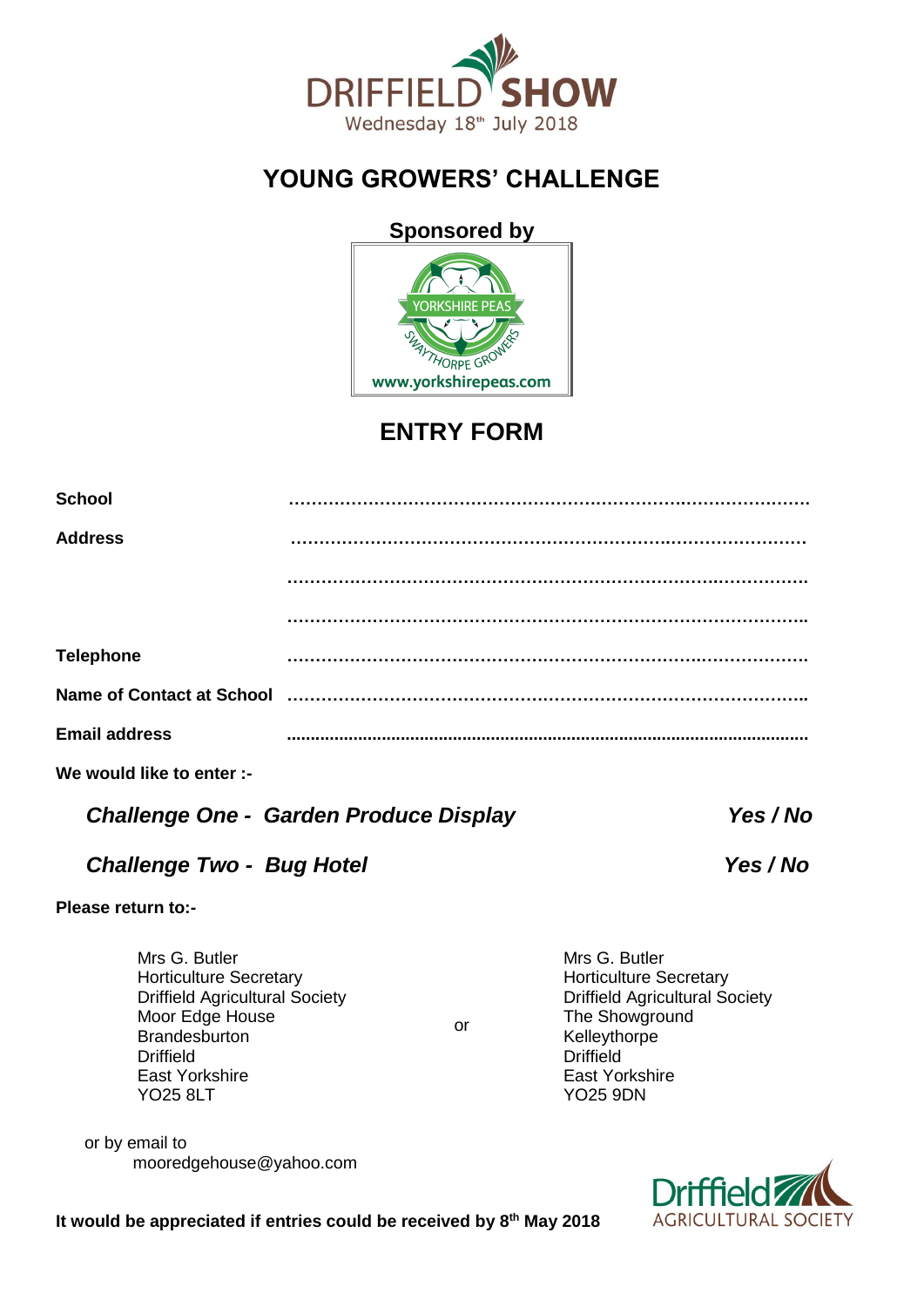# **Young Growers' Challenge Tips on Growing Vegetables**

### **Sponsored by**



#### **Runner Beans**

Plant in Early May Plant 5cm deep, seeds 12cm apart within row, rows 45cm apart Regular watering will be needed Train plants up canes and string Approximate time sowing to picking: 12-14 weeks Harvest July to October Pull when bean pod reaches approx. 15cm long but before beans swell *Hint: Runner Beans will grow tall; we suggest plant either north or east side of garden to avoid shading out other crops*

#### **Carrots**

Plant late March onwards Plant 1.5cm deep, seeds 1-2cm apart within row, rows 30cm apart Water during periods of dry weather to keep ground damp Approximate time sowing to picking: 12-16 weeks Harvest June to November *Hint: When harvesting select alternate carrots to allow some to grow larger for later in season*

#### **Courgettes**

Plant April onwards Plant 1.5cm deep, rows 60cm apart Water ground around the plant not over the top Approximate time sowing to picking: 10-14 weeks Harvest July to October Cut when courgette reaches approx. 10cm long *Hint: Courgettes do well in well fertilised/mucked soil*

#### **Lettuce**

Plant late March onwards Plant 1cm deep, thinly in row, rows 30cm apart Thin out to 25cm apart Approximate time from sowing to picking: 14 weeks Harvest late June to October Cut when the lettuce has formed a firm heart *Hint: Test Lettuce by pressing the top of the plant with the back of your hand, squeezing the lettuce/heart can cause damage*

#### **Onions**

Plant mid March onwards Push set gently into soft earth so tips just showing, 10cm apart within row, rows 25cm apart Approximate time from sowing to lifting: 22 weeks Harvest July-September Lift onions when leaves have gone yellow and die back *Hint: Onions can be dried for use later in the year*

#### **Peas**

Plant early April onwards Plant 5cm deep, seeds 3cm apart within row, rows 15cm apart Harvest late June – July Pick when pod is well fitted but still a small air space between peas *Hint: Freeze within one half hours of picking. Blanch for a few minutes before freezing*

#### **Potatoes**

Plant mid April Plant 12cm deep, potatoes 30cm apart within row, rows 60cm apart Water liberally during dry periods Approximate time from sowing to lifting: 13-22 weeks Harvest July-August *Hint: Keep soil banked high up potato plant to avoid potatoes going green*

#### **Radish**

Plant late March onwards Plant 1cm deep, seeds 1-3cm apart within rows, rows 15cm apart Approximate time from sowing to lifting: 3-6 weeks Pull when radish is 2.5cm across Harvest late May – August *Hint: Succession planting is a must to extend harvest season*